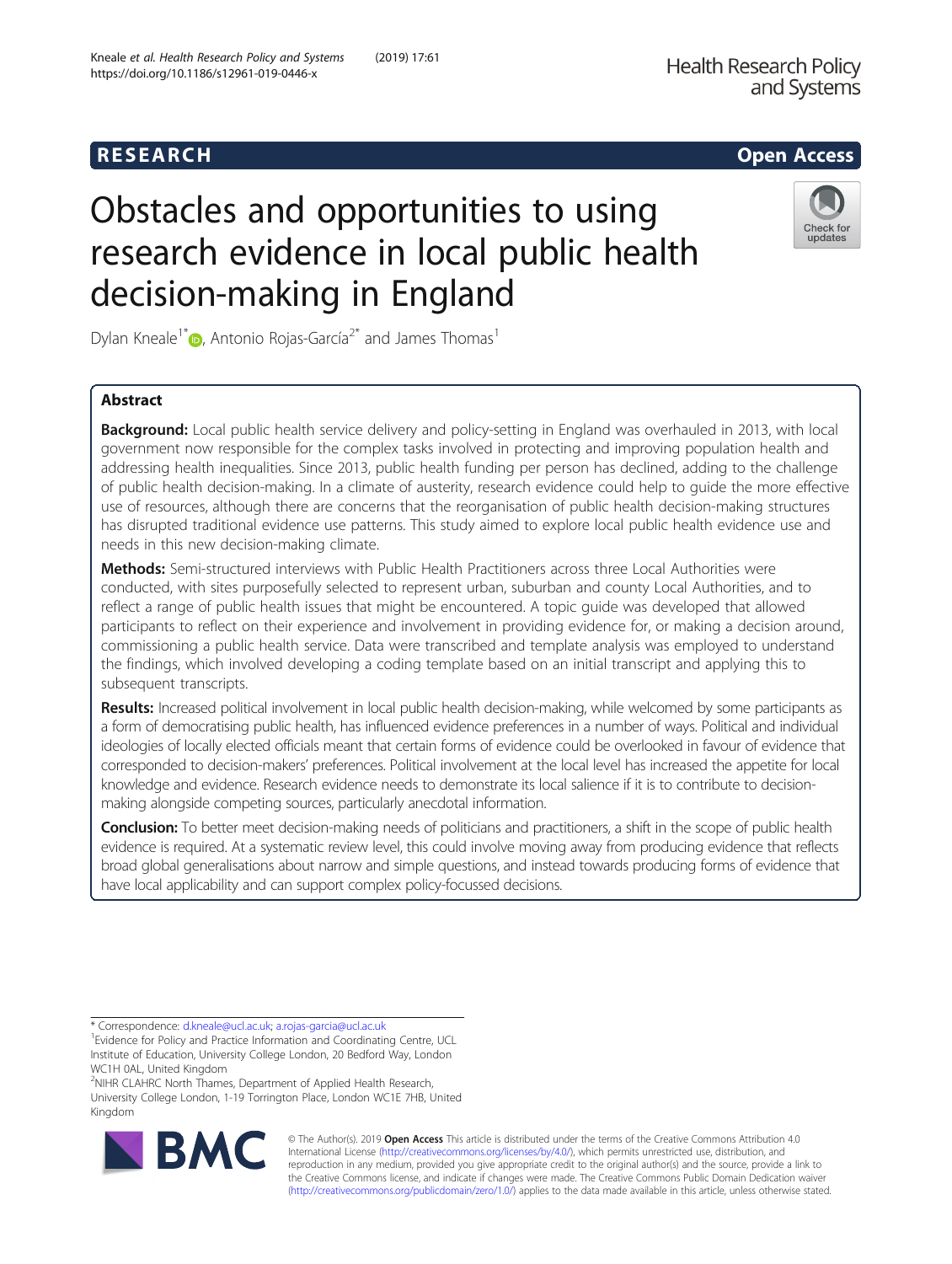## Background

Public health practitioners (PHPs) (the core public health workforce) face a remit of significant magnitude, with responsibility for promoting and protecting health and wellbeing, tackling health inequalities, and improving healthcare quality. Within England, alongside these broad responsibilities, PHPs have also recently negotiated the transition of public health decision-making away from the National Health Service (NHS) into Local Authorities (LAs, local government) and Health and Wellbeing Boards, following the implementation of the Health and Social Care Act 2013 [[1](#page-9-0)] (see [[2](#page-9-0)] for a fuller overview of changes). In this new environment, PHPs have faced the challenge of changing hearts and minds in promoting the status of public health within LAs, including among elected councillors, who now hold ultimate decision-making authority in local public health priority-setting and commissioning [\[3\]](#page-9-0). More recently, the role of PHPs has been further complicated by a sustained decrease in public health funding, described in a recent King's Fund blog as "*death by a thousand cuts*" [\[4\]](#page-9-0). In real terms, these cuts equate to an over 20% decrease in per person funding for public health in some of the most socioeconomically deprived LAs in England (based on [\[5](#page-9-0)]).

Using research evidence judiciously within commissioning and policy-setting offers decision-makers greater access to information on what works, increases the opportunities for the effective use of scarce resources, and improves certainty around the likelihood of success when implementing different intervention options [\[6](#page-9-0)]. The use of research evidence within public health decision-making in England has been of concern for a number of public health researchers, as evidenced by the number of studies that have sought to investigate evidence use within new public health decision-making cultures (for example,  $[7-13]$  $[7-13]$  $[7-13]$  $[7-13]$  $[7-13]$ ) and systematic reviews that have synthesised evidence on the role of research evidence in decision-making (for example, [\[2](#page-9-0), [14\]](#page-9-0)). Primary studies have variously focussed on the way in which PHPs use evidence within newly created Health and Wellbeing Boards [\[7](#page-9-0), [12](#page-9-0), [13\]](#page-9-0), the way in which evidence on social determinants of health is used by decision-makers working outside health [\[9\]](#page-9-0), or on particular health areas such as alcohol policy [[11\]](#page-9-0) or a particular type of evidence such as national evidence-based guidelines [\[8](#page-9-0), [10\]](#page-9-0). These have reinforced the perception that the reorganisation of public health decision-making has introduced a political dimension to the use of evidence [\[8](#page-9-0), [10](#page-9-0), [11,](#page-9-0) [13](#page-9-0)], which has disrupted established evidence use preferences [\[8,](#page-9-0) [10,](#page-9-0) [11,](#page-9-0) [13](#page-9-0)] and introduced a greater demand for locally sourced evidence  $[10, 11]$  $[10, 11]$  $[10, 11]$  $[10, 11]$ . However, our previous systematic review highlighted a need to better understand how disruptions to evidence use patterns in public health have changed decision-making processes, and how evidence generators need to respond [\[2](#page-9-0)].

Further understanding the determinants and processes of research evidence use can help to address the challenges of implementing evidence-informed practice [\[15](#page-9-0)] in public health. However, to avoid adopting a stance that inherently assumes that underutilisation of evidence in decision-making is due to an evidence gap that can simply be plugged by producing more peer-reviewed research or systematic reviews in the same style [[16](#page-9-0)], we also need to establish how evidence needs to change to better meet the needs of decision-makers. The research presented in this paper builds on our own work [[2,](#page-9-0) [7](#page-9-0)] and the work of others before us to specifically understand (1) how the reorganisation of public health decision-making from the NHS into LAs has influenced the determinants and processes of evidence use; (2) if there are points in decision-making where evidence could make further contribution; and (3) to understand how changing patterns of decision-making following reorganisation have shaped evidence needs.

### Methods

This study adopts a qualitative approach in order to understand the processes and mechanisms of evidence use in public health decision-making. This paper is based on interviews that were conducted with 12 PHPs situated within public health teams across three LAs. These sites were purposefully selected to represent a diversity of settings in order to reflect a range of public health issues that might be encountered, and were located within and beyond the North Thames area. The three included an urban, suburban and county LA, the latter including large rural areas. The areas also differed in terms of levels of deprivation, with one site falling within the most deprived 20% of LAs in England according to the Index of Multiple Deprivation [\[17\]](#page-9-0), while the other two fell within the third and fourth quintile. They also varied in terms of political control, with one having been under Labour control (centre-left) for a number of years, another similarly traditionally under Conservative control (centre-right), and a third recently falling under Labour control following a number of cycles of no party having overall control. A broad range of PHPs were eligible, and our sample included Directors of Public Health (1), Deputy Directors of Public Health (2), Public Health Consultants and/or Service Leads and Heads of Service (3), Public Health Intelligence leads (1), Public Health Strategists (1), Public Health commissioning leads (1), Public Health Managers (2), and embedded researchers from Universities (1), although there was overlap in responsibilities and titles across the sites. There was a diversity of experiences among participants with some having worked within LA public health roles previous to the transition of public health responsibilities to LAs, some having joined from NHS roles, and some have joined the public health team from roles external to LAs and the NHS. Furthermore, there was an approximately equal balance of women ( $n = 7$ ) and men ( $n = 5$ ) among the participants.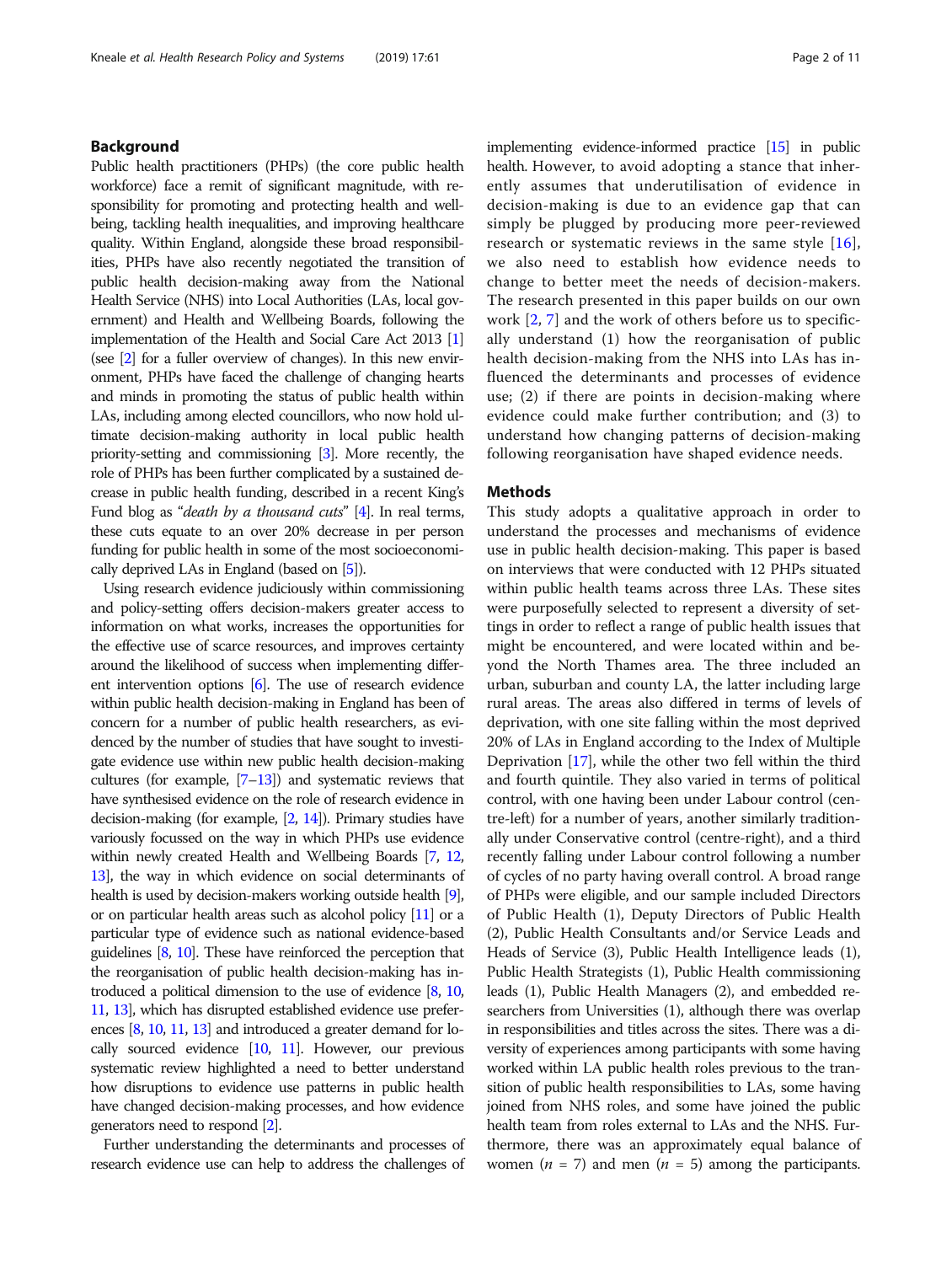Ethical approval was granted from the UCL Institute of Education's Research Ethics Committee (REC 862/961).

Interviews were conducted face-to-face and over the telephone between January and August 2017, and lasted between approximately 40 min and 1.5 h. Data collection coincided with political instability at the national level, following just a year after the Brexit vote and during an unanticipated general election held in June 2017; local elections occurred in one of the LAs in May 2017, which saw no change in the overall political control. Interviews were carried out using a mixture of open pre-determined and follow-up questions. The interviews allowed participants to talk about their role and the types of duties that they undertook, their experience of the transition of public health from NHS to LA, and their experience and involvement in providing evidence for, or making a decision around, commissioning a public health service or making a policy change. We also asked participants to reflect on findings from previous research undertaken by the team [\[2,](#page-9-0) [7](#page-9-0)], including on the use of qualitative research, the involvement of local politicians in public health decision-making and the impact on evidence use patterns and requirements, the use of evidence within local public health strategies, and the challenges in identifying relevant evidence for decision-making.

All interviews were transcribed in full and thematised using NVivo 11. We used template analysis as a way of understanding the findings, which involved developing a coding template based on an initial transcript and applied this to subsequent transcripts. This form of analysis of qualitative data is said to strike a balance between imposing a relatively high degree of structure in the process of analysing textual data, but also maintaining flexibility allowing for the emergence of new themes that may be particular to sub-groups of cases. This approach was particularly beneficial in this study as it allowed us to recognise that our role as evidence generators may influence our initial thematising of the data, but the flexibility of the approach also allowed us to develop new concepts that were independent of our roles and discoverable through the research process  $[18]$ . The coding template, which involved creating nodes and sub-nodes within NVivo 11, was then revised and reapplied with additional transcripts [[19](#page-9-0)]. The flexibility of this approach differs from other similar approaches, such as framework or matrix analysis, in that themes are drawn directly from the data, rather than from pre-constructed themes drawn from theory or practice [\[19\]](#page-9-0). Codes were applied as nodes, both hierarchically and in parallel to the transcripts, and eventually nodes and sub-nodes were developed into themes; these were then reviewed for saliency and richness across cases, although some themes exhibiting stronger in-case or small group significance were also identified and described in the results  $[19-21]$  $[19-21]$  $[19-21]$  $[19-21]$ .

## Results

Results were thematised into three broad groups, namely evidence-use drivers that reflect the changing landscape of public health decision-making since 2013, evidence-use drivers that we described as 'entrenched' that likely pre-date 2013, and unmet evidence requirements that follow from these drivers. These trends take place against a background of cuts to public health budgets among LAs.

## New drivers of evidence use practice: the role of locally elected politicians

Participants spoke freely and sometimes vehemently about how the change in decision-making structures had impacted upon decision-making processes. For a small number of respondents, the transfer of public health commissioning and policy-setting into LA, and the consequent involvement of local politicians in decision-making, brought benefits to public health decision-making, both hypothetical and realised. The politicisation emphasised in earlier studies [\[13](#page-9-0)] was viewed as democratisation by one participant, and the new structures were perceived as increasing pragmatism and dynamism to decision-making.

## I: Oh yes. So have you yourself experienced increased political involvement in your work?

R: For me it's called the democratization [of public health] (laughs). The other thing to bring to bear is about ways of working and there is a push here, for instance, to be much more action focused and much more agile…. just get it done.

Other benefits were also described by participants around the increased scrutiny that local politicians could bring to bear on the evidence underpinning large commissioning decisions. This was expressed in terms of the alternative skills, experience and views that decision-makers with no formal public health training could bring to bear on assembling and interpreting evidence. However, there was greater consistency across the majority of participants that a heightened political climate in public health decisionmaking had, or potentially could, interrupt the flows of evidence to influence policy and practice in three key ways, namely (1) through imposing an ideology to local public health commissioning and policy-setting that was not always commensurate with need; (2) through necessitating evidence to be 'packaged' to meet the needs of local decision-makers; and (3) through changing the type of evidence used in order to provide a persuasive case for action.

## Political ideology and decision-making

The political orientation of a LA was described as influential in the types of services that were commissioned. For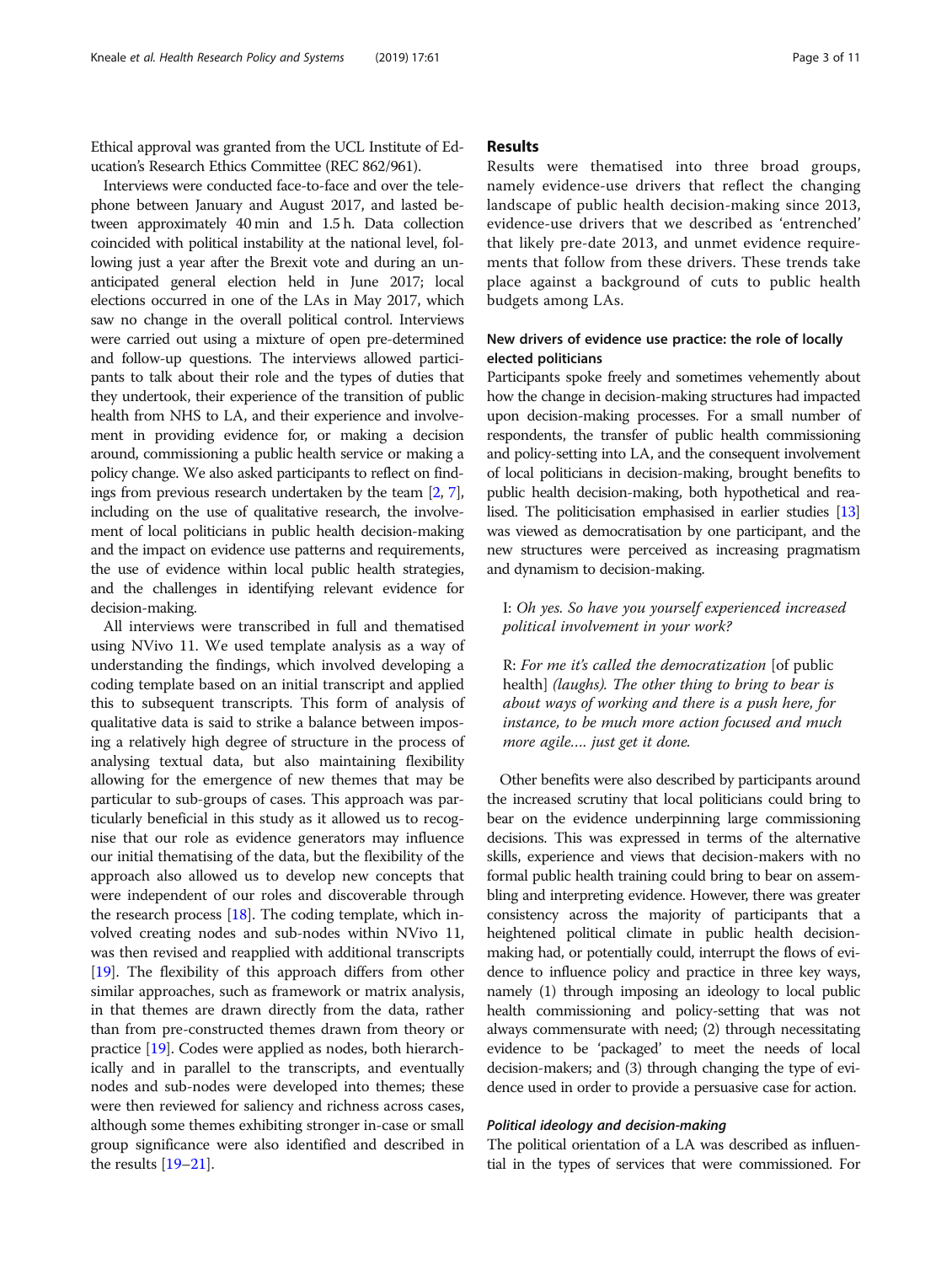example, a more libertarian political orientation was implicitly viewed as being associated with a more medicalised model of public health. This discouraged the commissioning of services that could be viewed as 'mollycoddling' or 'lecturing' people, as explained by one participant who attributed the discontinuation of smoking cessation services in a neighbouring LA as directly linked to it being under Conservative (centre-right) control.

In one site, the impact of political ideology on public health decision-making was generally described as moderate, although it was recognised that local politicisation of public health could be problematic in other areas.

"I think that in this context in [Local Authority] what we're trying to achieve as a public health team is fairly strongly in line with the political views of the councillors that we work with…so I haven't encountered a situation in which it hasn't been politically convenient to commission something that we have been pushing on based on the evidence.… But it's really clear that it can and it does happen in other places as well."

In a second study site, participants described the way in which the narrow sociodemographic profile of local elected officials could necessitate constructing the case for a service in a different way. For example, as described below, the terms of the argument for providing sexual health services changed from protecting and promoting the psychological and physical wellbeing of the population, to an economic argument around the consequences of 'unchecked' sexuality and fertility. In another instance, changing the terms of the debate to a more 'business focussed' argument was described as being in conflict with the "reflective kind of space" that public health has traditionally occupied.

"Yes the councillors of course, they all come from different backgrounds, but they are usually a lot older and they like their libraries and they like the fire service and then you've got to talk about sex with them and that's very difficult. But this is where we rely heavily on our director who has worked fastidiously on getting this message across which is: it [sexual health/ ill-health] does exist, and you do need to know about it, and this is the reason why. And actually [what] we can put with that - which always gets the ears open is the cost associated with the problem…

…the other one we use is if you don't spend this pound [£] on contraceptive services it's going to cost you members of the council through housing and education you know….so I know you don't want to talk about sex

## but actually involves really simple things and really cheap things and will cost a fortune if we don't do it."

In a final study site, two participants described, the negative impacts that electoral accountability had in terms of the focus of public health issues. This was not related to ideology with respect to Labour or Conservative allegiance, but more broadly the ideology of being 'political'. This extended to claims that public health issues could be deliberately overlooked because of concerns about political reputations and electability.

The electoral cycle and political make-up of the council was also described as changing the way in which public health was conceptualised by some participants. Areas with a stable political make-up were those perceived as being able to take more electorally risky commissioning decisions around upstream interventions, and to be able to more fully employ a socioecological (or salutogenic) model of public health.

Translating back and forth between evidence and anecdote Several participants described instances where local elected officials relied on tacit knowledge and wisdom in guiding their decision-making. Across sites, participants described the way in which local elected officials would hold the face validity of evidence and ideas in esteem, and described how research-based evidence could sometimes play a secondary role.

"I think sometimes it's the case of getting them [decision-makers] to pay attention to the evidence at all and saying: 'I know you think that sounds like a good idea but actually if you look at the evidence it won't work because so and so'. I think sometimes there is that thing in actually convincing them to look at the evidence in the first place or even to think about evidence when something might look like a good idea on face value."

As is common in previous studies, participants described instances locally elected officials exhibited preferences for anecdotal evidence.

"I: So which types of evidence have you found are more attractive to politicians?

Anecdote! (laughs). 'Oh I saw this that and the other in my constituency' that kind of thing."

However, local politicians' preferences for anecdotal evidence was also viewed sympathetically by several participants, who viewed utilising knowledge gained directly from engaging with the electorate as important to their roles.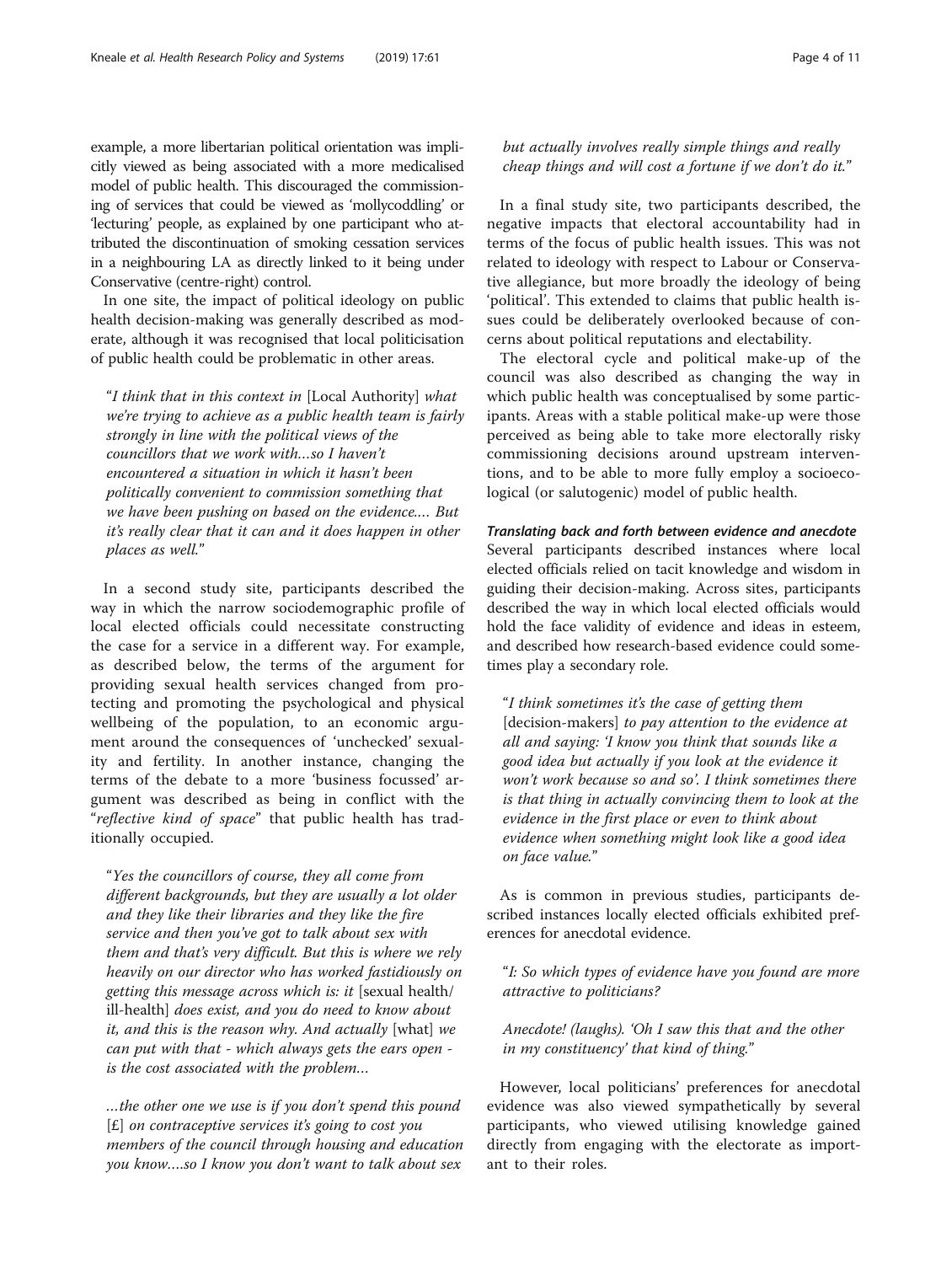## Packaging evidence for lay audiences

Most participants discussed ways in which they presented evidence differently for decision-makers who lacked public health training.

"I: That's interesting, so what do you mean by presenting it [research] in an appropriate way?

R: I mean just because most of those members will not have a public health background and that they …their expertise generally lies elsewhere. Some of them come from a health and social care background and so on, and so will have more of an understanding of how things work within a public health system, but others…. So yeah that's what I was thinking. Producing reports and things that are jargon free on what needs to be done from the research evidence without going into unnecessary detail and so on. So I think that has to be considered."

Some participants described that they had become more 'politically' aware in their roles than was previously the case, and had changed the way in which they worked to include a greater focus on developing relationships with decision-makers before and during the assembly of evidence in order to better guarantee that the messages did inform commissioning and policy-setting.

"But we need to develop relationships with the local cabinet member who has responsibilities for various areas that we want to influence, and that's much more of something that we have had to learn over time. So, what we do is that... we do briefings to our cabinet members on certain topics and to ensure that they are up to date, they know what the state of play is, they know what the evidence is and… are kind of on board with our way of thinking."

Two instances were described where the increased political involvement did change the type of evidence that was drawn upon. Firstly, most participants discussed the persuasiveness of economic evidence in building up a case for commissioning a service or policy among local decision-makers. Economic evidence, and particularly return on investment evidence, fulfilled other properties also highly regarded by participants, including certainty and interpretability, and was viewed as being suited in communicating complex messages.

"I think people like those. I think there's not enough maybe. So, people love those infographics – to spend  $Ex$  on gives  $Ex - in$  public health we need more. But in public health I think it's harder..."

Despite greater demand and usage of economic evidence, and its value in conveying complex messages, participants occasionally described its weaknesses. In some cases, critiques were levelled at the robustness of the underlying assumptions and data when LA sought to generate their own economic evidence. Alternatively, the available economic evidence was critiqued for providing narrow conceptualisations of 'return' and 'investment' that did not reflect LAs' broad remit across different services. In addition, economic return on investment evidence was described as showing the value of short-term investments and the resulting long-term savings, which was contrasted with participants' experience of LAs' requirement of finding short-term savings on long-term investments.

"The cabinet meeting which I attended one of the things that was raised was that we had evidence on the impact of obesity on cost to the NHS and also on health impact and so on but we didn't have evidence on the impact of obesity on social care and we didn't have evidence of impact on things that the council directly pays for and that was….well it was still approved…. but it would have made our case stronger if we were able to talk about return on investment and related it to what the council pays for."

Secondly, qualitative research appeared to occupy an uncertain place and was not uniformly viewed as integral to public health decision-making, perceived by some as an adjunct to enrich or enliven other forms of evidence. One participant suggested that qualitative evidence was deliberately omitted from briefings prepared for locally elected decision-makers because of perceptions that decisionmakers would conflate qualitative research with anecdote, the consequences of which could see decision-makers substitute more robust qualitative evidence with their own anecdote, which in turn may be biased or prejudiced. Despite some reservations around how qualitative research should be 'packaged' for decision-makers, most participants who discussed qualitative evidence were able to cite examples where this form of evidence had made a valuable contribution in decision-making in uncovering information about hard-to-reach groups or in providing evidence that was otherwise unobtainable about why services had thrived or faltered.

## Entrenched evidence use challenges and practices Highly structured evidence use procedures

Participants described how the use of evidence was inextricably tied to other processes occurring within public health departments that were structured and rigid. Commissioning services was described as a continual and central function of public health departments, and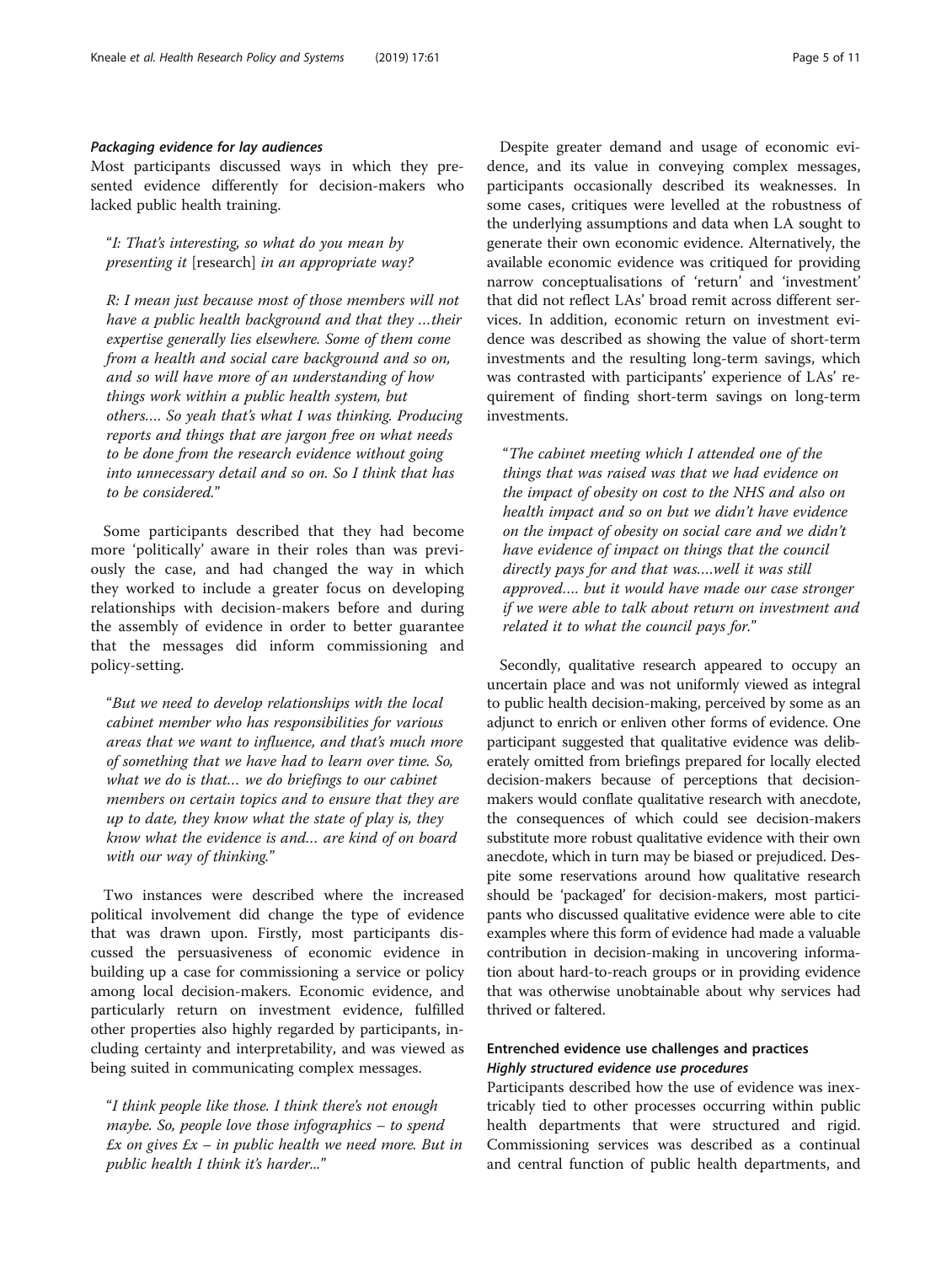regardless of their actual role, all participants were familiar with the structured processes involved. This meant that gathering evidence to support decision-making, specifically with reference to commissioning, was viewed by some as a contained process, regardless of ambiguities or uncertainties in the evidence.

"We take a project management style approach. We set out a timeline and we give ourselves six months to do evidence and then we write out the spec. [specification]."

One of the consequences of a structured approach was that evidence tended to be frontloaded, with little flexibility to incorporate additional evidence after the initial service specification. Potential service providers were required to offer evidence of their capacity and experience in providing a service, although there was no expectation that potential providers would make available published research evidence to support a particular course of action or interpretation of a service specification.

### Evidence as a specialism

Evidence was viewed as a specialism of public health professionals, and of little interest to the public or other stakeholders. For this reason, the provenance of evidence was omitted in public-facing documents. Nevertheless, public involvement in decision-making was viewed as important, although in one description, the involvement of local people in decision-making was directly viewed as competing (and not complementary) with research evidence in influencing decision-making.

"R1: So, when I think about the sort of style of our HWS [Health and Wellbeing Strategy] - the kind of style of writing - we don't really cite… there is almost really nothing cited or referenced in that… and part of that is because… the kind of Joe Bloggs is not going to follow up on that sources and references. Actually, what they are interested in is ... what the priorities are, what … how that is going to influence the service provision, that kind of thing…

R2: …because if you produce research [it] doesn't mean that decisions are made based on what you found. I think that, in fairness, we have to use that situation where you know that decision-making is always going to be local, and sometimes use of [people's] voice tends to trump [research evidence]."

## Lack of time and timeliness of evidence

Time pressures prevented some participants from engaging with research evidence to the degree that they wanted, both in terms of a lack of time and the timeliness of evidence. Rigid commissioning processes placed added emphasis on the timeliness of evidence.

"There is quite a lot of evidence out there so sometimes it's about how it's communicated and how you get access to the evidence and you'd look at how it applies. Sometimes it's about how it fits with your schedule and timing. So we've got a timetable for our commissioning and within that I'm looking at the overall commissioning programme for the public health team but within that there are service specialists who are going on training, keeping up to date, and making themselves aware of evidence."

A lack of timely evidence also meant that participants would occasionally develop their own solutions to sourcing evidence that better met their timescales.

"I wish we had up to date data there but the ONS [Office for National Statistics] data only comes out every three years….What we've done here is we've started groups at the [local] level simply because we have such a lag in data, so we actually need to know what is going on at this moment in time, so that's what we've actually done [here]."

## New evidence requirements Demand for 'Local' evidence

Participants had a strong affiliation with their LA and maintained a strong organisational identity during interviews. This identity was constructed on the basis of differences from other LAs, even neighbouring areas, and was developed on the basis of differences in the local population demographics, and particularly ethnicity, as well as on the basis of particular facets of organisational culture. In contrast, few participants spoke of public health challenges or a distinctive epidemiological profile as a distinguishing feature of a LA.

"…And to be perfectly honest between ourselves and [lists a total of seven contiguous and non-contiguous authorities] – we're very different. We have very different populations."

Having evidence with local provenance was viewed as a key way of ensuring that evidence influenced decision-making within a LA. This was commensurate with locally elected decision-makers' preferences, but was also tied to participants' own conceptualisations of what made their LA unique.

"The big thing about the [named Local Authority's] way of doing things is that everyone is really driven by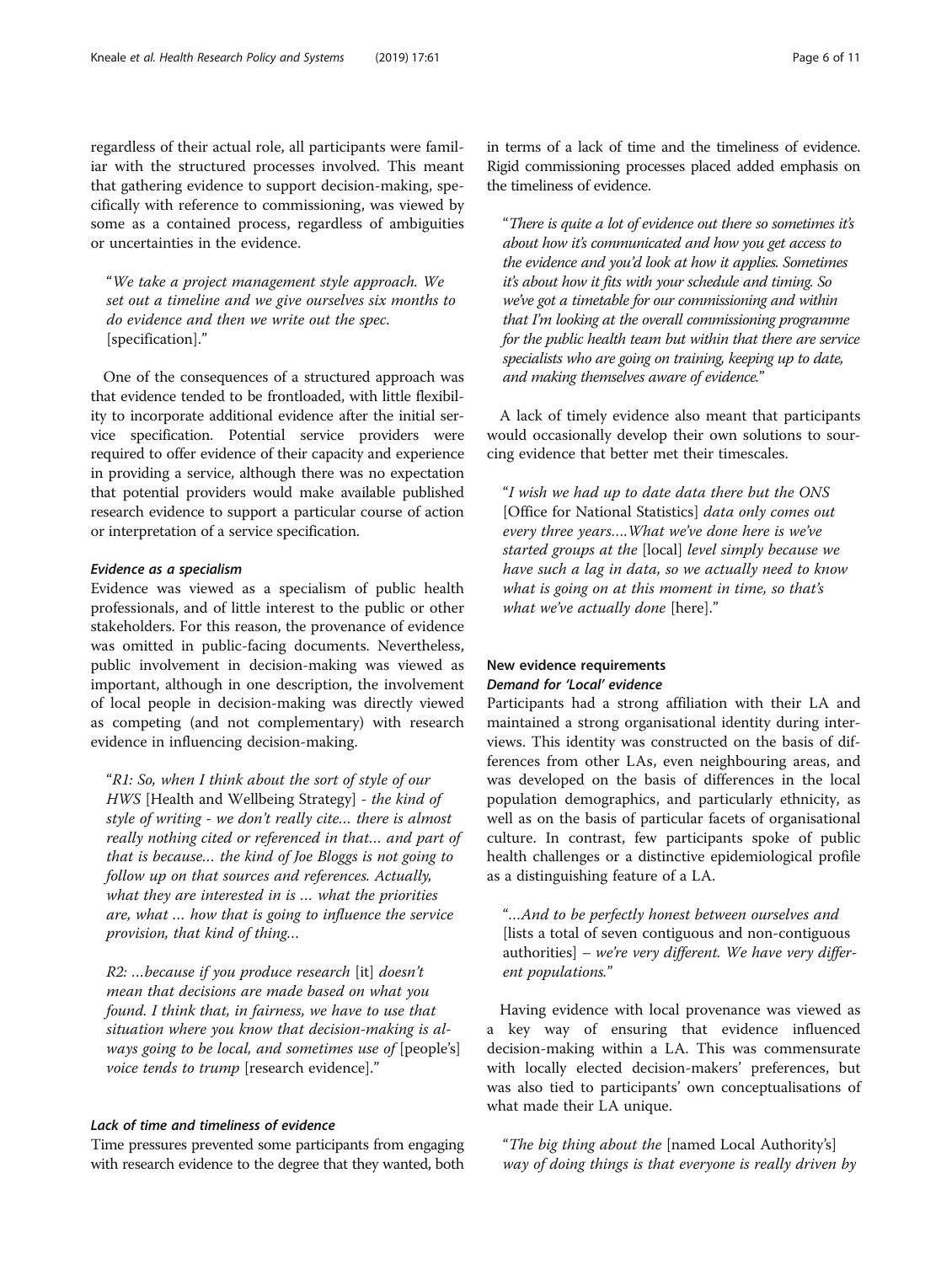actions and seeing impactful things change. I think that kind of evidence locally making an impact is much more powerful than having a NICE [National Institute of Health and Care Excellence] strategy. That's what will get the attention of the CEO [Chief Executive Officer], the mayor and the lead member."

Within both urban sites, participants described factors relating to ethnicity and economic status as determinants of whether evidence was salient.

"Looking at the population and thinking would that work here and how could that work here – those sorts of things. Definitely the demographics – I'd look at the ethnicity but more the economic situation of what was happening with the people – how busy they are. Because a lot of the public health study does rely on the people coming to us. The prevention side in particular is attracting people before an issue gets too large."

Within the more rural area there was greater emphasis on understanding differences within the LA between larger county towns and cities, and smaller pockets of rural public health challenges.

Although the high value placed on local evidence may have stemmed from both knowledge of what types of evidence were influential with decision-makers, as well as participants' own organisational identity, concerns about the generalisability of evidence were also driven by participants' experience of where national understandings of public health failed to translate to a local level. The example below details one participant's experience related to a specific policy around wellbeing [[22](#page-9-0)], and the lack of applicability to a defined local population.

"But it's interesting because a lot of people are going out doing initiatives based on the five ways to mental well-being<sup>1</sup>. When we did some research in [city] amongst the youngest single mothers they took one look at this at the thing they thought it looked like a bunch of middle-class nonsense. And there's around in [city] in particular…well it's a very individual place is [city], there's very low levels of expectation and very low levels of beliefs in self-efficacy so it's really important to get into the local population and to understand that mind set to see if this thing that's been tested on a national level actually would work with the people that we wanted it to work with. And the outcome of having done that research is that we might use it as a framework for commissioning but even using the word wellbeing doesn't resonate with the local population."

<sup>1</sup>Based on a New Economics Foundation Report [\[22](#page-9-0)].

## Increased demand for 'systems-based' evidence

Participants reported difficulties in sourcing evidence that reflected the broad remit of the LA and that situated local people and public health issues within broader systems of influence. This included difficulties in obtaining evidence that matched the complex sociodemographic profiles of local people. Participants were also critical of narrow conceptualisation of public health issues within the research evidence, which failed to address broad research questions of interest when setting policy and commissioning services.

"They [systematic reviews] pick up general principles that are self-evident anyway or they are so specific that there is little that is transferable. So a systematic review on dance among women over the age of 75 is quite interesting and potentially quite useful [but] that is not that helpful in helping us think how we spend our limited physical activity budget across a number of different options which might be competing for similar resources."

One participant also described the focus within evaluation studies on comparing outcomes of intervention participants with usual care or no intervention, and the failure to take into account existing health systems, unhelpful.

"So it's not all about having the same population  $-$  it's about what was in place before you introduced this intervention. So here for example, we've got a really comprehensive stop smoking service and in [the next Local Authority] they don't. So saying 'if you reduced smoking by this much this is the impact you're going to have'…. it just doesn't mean the same thing because here to reduce smoking by that much it's going to be really hard and it's going to be the really hardcore smokers and if you do get it you're going to get a bigger benefit. In [the next Local Authority] it could be people who were going to give up anyway – there aren't any actual savings."

#### Improved relationships with research generators

Participants across sites appeared to value links with research and academic institutions and, when asked, could describe examples of when partnerships had worked well. Mixed fora of evidence generators and users were viewed as a valuable opportunity where both evidence generators and users could collaborate and share knowledge. However, one participant described how such groups were viewed as idealistic and were often started with good intent, only for this effort to fall behind at a later date.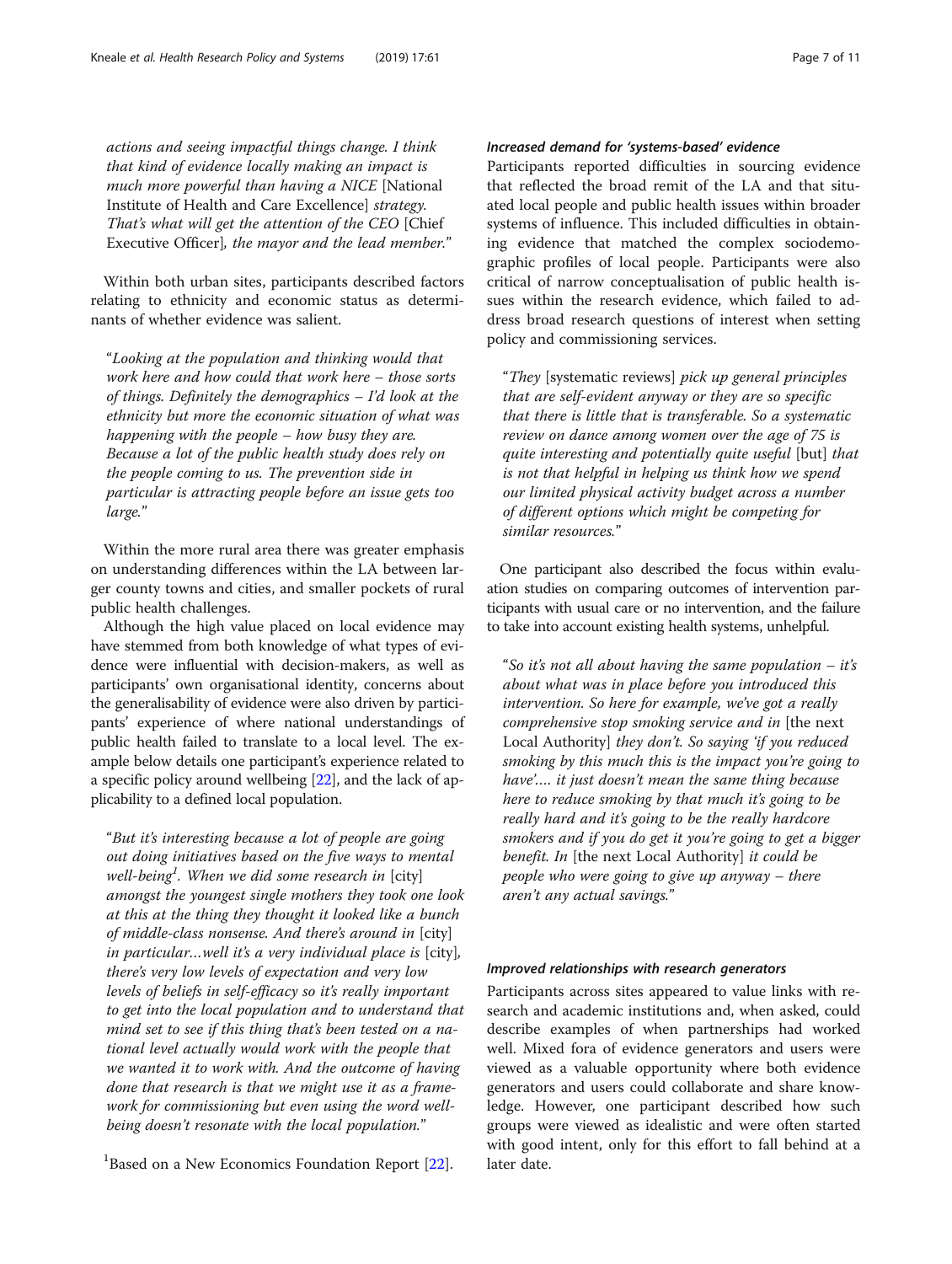"[These fora] have then fallen to the wayside sort of thing because it's not necessarily the highest priority on people's to do list and the day job gets in the way in the council and then the attendance drops off and then it becomes a bit pointless."

One participant described his efforts to improve collaborations with researchers, particularly in terms of obtaining support around the implementation of research evidence, but found that these efforts were often thwarted by a lack of sustained funding.

"…So that makes it more complex because the research of perspective is arguably over-funded and the implementation aspect is under-funded. So you [end up] doing a very robust evaluation of a very under-funded intervention which both researchers and those who have implemented the intervention will be aware of but they wouldn't be any kind of resource to prevent that."

## **Discussion**

## Summary

The transition of public health from the National Health Service to local government control has had an impact on decision-making and evidence use patterns, although the nature of this is not uniform across LAs and not across PHP accounts.

At its most basic level, the change to local government control has meant that locally elected council members now have ultimate decision-making power, and may be directly involved in policy-setting and commissioning decisions, particularly those involving large budgets. PHPs have responded accordingly in order to ensure that locally elected officials are informed in making decisions. This has included the repackaging of certain forms of evidence into a format that is more acceptable for locally elected officials, in line with broader debates around ensuring that research and evidence is open and accessible to broader public interest and scrutiny [[23\]](#page-9-0). It has also meant that PHPs have started to work in a way that they describe as being more politically aware, but could equally be perceived as developing relational evidence-policy exchanges [\[24](#page-9-0)].

PHPs also divulged that the involvement of local politicians in public health decision-making also entailed being mindful of their evidence use styles and preferences. This included engaging local politicians to look beyond the face validity of ideas and instead to engage more closely with the evidence base, responding to preferences for economic evidence, as well as offsetting a tendency for overreliance on anecdote. PHP responses to these demands were often sympathetic, and in many ways these preferences perhaps embody the democratic principles that increased political involvement at a local level would be expected to bring in terms of innovation, scrutiny and accountability in public health decisions and decision-making [[25](#page-9-0)]. For example, a heavier reliance on, or demand for, economic evidence is congruent with the increased budget scrutiny needed in the austere climate in which local politicians are operating. Similarly, drawing on anecdotal evidence could be synonymous with listening to the views of local people; however, this can be problematic when either becomes the sole determinant or source of evidence in decision-making at the expense of the integration of more diverse or rigorous forms of evidence. This study did not find strong evidence that such a scenario took place, although PHPs may place a different slant or emphasis on the evidence that is most persuasive when preparing summaries for local decision-makers. Similarly, there is an inevitability that politics and political ideology will shape how public health is conceptualised locally, and the role of local government in health improvement. Where the intersection of these elements becomes particularly concerning is where the 'politics' of electability, or political ideology, overrules an evidence-base suggesting public health action should be taken, or prevents assembly of such a robust evidence base. PHPs suggested that this scenario could take place, with a minority reporting direct experience, although these were not widespread in PHP accounts.

The results of this study point towards local patterns of evidence needs that are unmet from the perspective of PHPs. Political involvement at the local level has reinforced an appetite for local knowledge and evidence. Research evidence needs to demonstrate its local salience if it is to contribute to decision-making alongside competing sources, particularly anecdotal information collected by local decision-makers from their electorate. Habitually, PHPs seek evidence that reflects the smallest possible geographic unit of 'local' in an attempt to locate evidence that is useful and implementable, although also describe several evidence requirements that are currently unmet. These unmet needs include evidence that can attest to its local credentials as well as evidence that is 'mutlifactorial' in nature and recognises the interdependencies in the way in which public health issues emerge and the actions that need to be taken in response to these. To better meet decision-making needs, a shift in the scope of public health evidence is required, and particularly at a systematic review level, through moving away from producing evidence that reflects broad global generalisations about narrow and simple questions, and rather towards a form of evidence that has local applicability and can support complex policy-focussed decisions.

While this study is based on research conducted in the United Kingdom, and in England specifically, the experiences documented here may be generalisable to other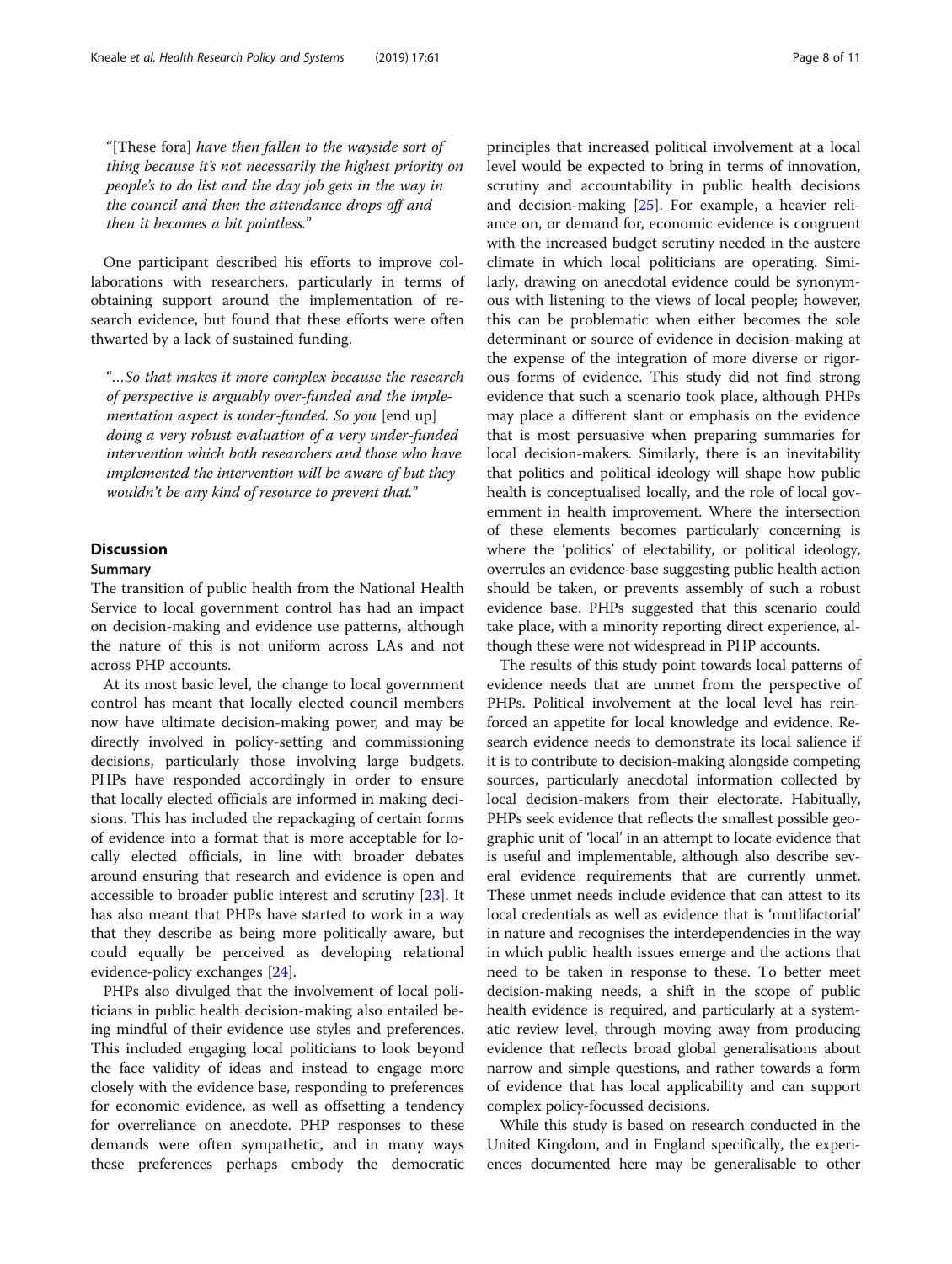settings where there has been a shift towards devolution of decision-making or a re-organisation of decisionmaking structures. Many countries have increasingly devolved or partially devolved healthcare systems; for example, in Europe, healthcare systems in Spain, Sweden, Denmark, Norway, and the Netherlands have notably high levels of devolved decision-making [[26](#page-9-0)–[28\]](#page-10-0). Similarly, many European countries have embarked on austerity programmes involving large cuts in public health spending [[29](#page-10-0)]. The analysis presented in this study shows some of the impacts that such reorganisations and cuts to spending have on the underlying processes of public health decisionmaking. In particular, the mismatch uncovered here, between the evidence needed to help decision-makers tackling broad complex questions in small geographic areas and the evidence generated on narrower questions across broad geographic areas, is likely to resonate across several of the settings described above. In some of these settings, notably Scandinavian countries, devolution of healthcare has long been an integral part of healthcare strategy [[27](#page-9-0)], and it is perhaps significant that some of these countries are well equipped to provide (quantitative) evidence at local levels through central government-funded registers which encompass aspects of clinical healthcare, public health and social care [[30](#page-10-0)].

## Limitations

Limitations to the findings include that these data are based on practitioners' own perceptions with no verification from other sources (including verification from local politicians) and on a small sample of PHPs working across different roles across three areas. The breadth of the sample in terms of the different PHP roles across three different sites does potentially increase its generalisability in some ways, although it raises the possibility that depth of understanding was compromised for any one public health function and/or setting. The use of template analysis helped to identify when saturation was reached, and although new codes were generated as the template was applied to each new transcript, the number of new codes generated dropped substantially with each successive transcript analysed. Finally, our role as academic researchers enquiring about the use of evidence within public health decision-making could theoretically have influenced some responses [[31\]](#page-10-0).

## Conclusions

One of the intentions of moving public health (back) into LAs was that PHPs would be in a better position to influence the social determinants of health across other areas of LA responsibility  $[32]$  $[32]$ . We are unable to comment on the success of this ambition, although our research suggests that much of the evidence PHPs routinely encounter may not necessarily be helpful in aiding PHPs to exert this influence. Limitations in much of the evidence base explain why previous studies and reviews have found that evidence from local service evaluations is so highly regarded  $[2, 10]$  $[2, 10]$  $[2, 10]$  $[2, 10]$ , as it fulfils the properties of local salience and is embedded in the complexity of local systems.

New models of evidence production, which recognise public health interventions and challenges as 'complex systems' composed of many different components that interact to produce an outcome, and attempt to identify the actions needed to change the system in favourable way [\[33](#page-10-0)], are an opportunity to provide the type of evidence that is useful for public health decision-making. From a systematic review perspective, this involves recognising public health as an outcome of interlinked elements within a connected whole [\[34](#page-10-0)], and potentially synthesising diverse data as a means of understanding how complexity impacts on interventions in specific contexts [\[35\]](#page-10-0). In addition, new methods of understanding how local contextual factors can influence the delivery and effectiveness of interventions, such as the integration of local data into transferability estimates, need to be tested [\[36\]](#page-10-0). These methods of handling complexity and contextual information represent important opportunities to better align evidence generation practice with decisionmaking needs.

Alongside the shift in perspectives and methods described above, our research also signals that public health researchers should be prepared to, and be funded to, spend much more of their time working with PHPs to understand how their evidence can be implemented in local settings, avoiding the current 'publish and run' model of evidence production. Our findings also suggest that, while the efforts of organisations such as Public Health England to provide training and enhance the capacity of PHPs to interpret evidence are welcome [[37](#page-10-0)], some of these efforts need to be spent offering training for locally elected members on public health and how to interpret and critically appraise different forms of evidence.

Research evidence is only one of many sources that contribute to public health decision-making [[38](#page-10-0)], as echoed by PHPs in this current research, and examining and critiquing patterns of evidence use in public health decision-making may therefore appear superfluous, particularly in the austere climate in which PHPs currently operate. However, the evidence-base suggests that implementation of public health interventions can lead to substantial returns on investment, in the region of 4:1 for local interventions [\[39\]](#page-10-0). Achieving such returns is in large part dependent on mobilising a research evidence base that provides robust evidence on what works and how. Our findings also suggest that this evidence base needs to better reflect the complexity of local populations and systems of influence in order for this evidence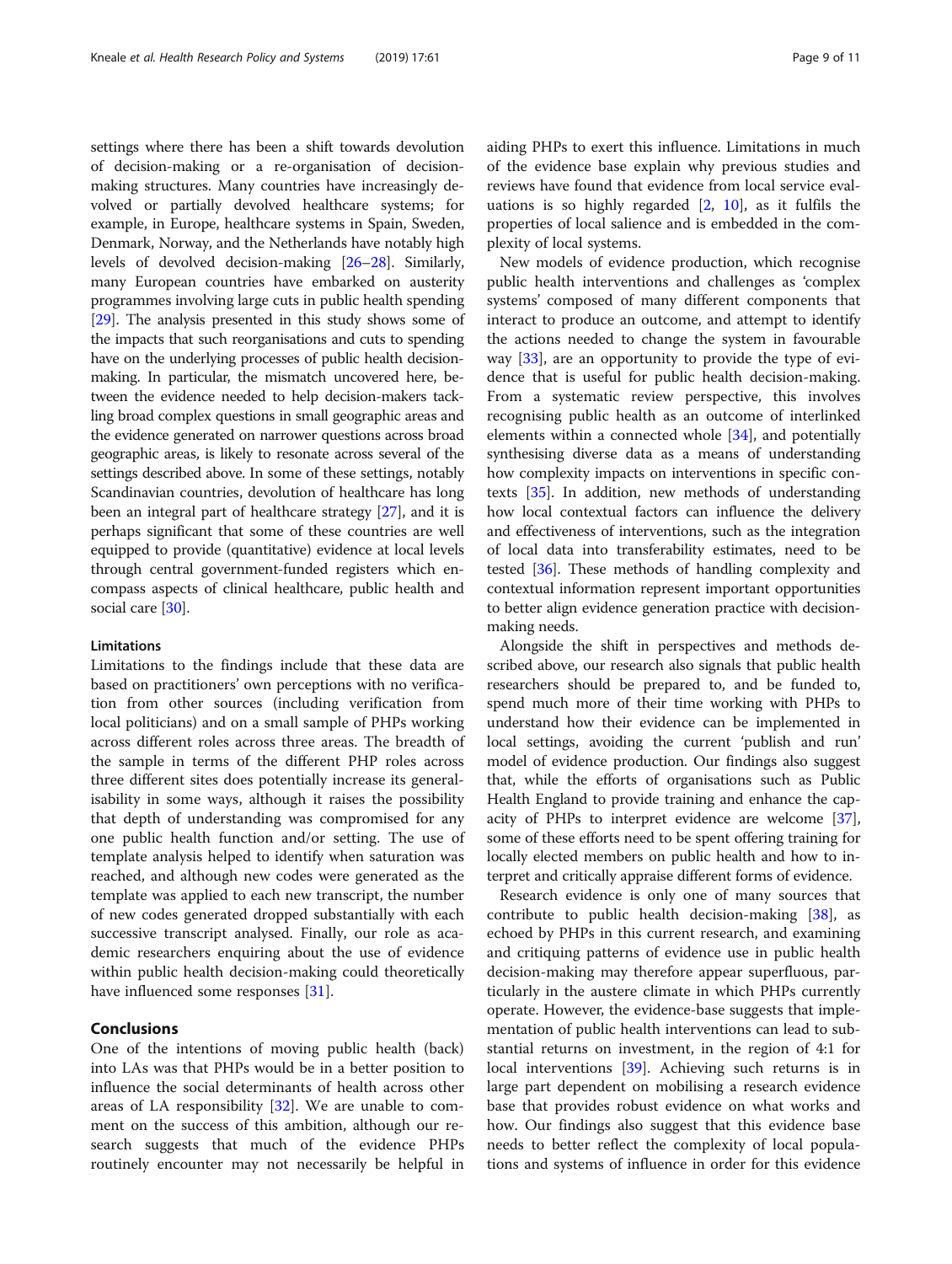<span id="page-9-0"></span>to be more useful and usable in local public health decision-making. While much of the paper may be focussed on some of the obstacles to evidence-informed public health decision-making, many of the evidence needs described represent opportunities. As has been discussed in earlier studies, there is a healthy appetite for using evidence in local decision-making [7], and many of the evidence needs around greater consideration of context and the need to provide evidence on more complex questions correspond with the direction of travel in new methods of evidence generation [\[34](#page-10-0)]. However, these approaches also increasingly blur distinctions between research and implementation and, in order to realise these opportunities, we may need to dramatically rethink artificial boundaries between implementation and research.

#### Abbreviations

LA: Local Authority; NHS: National Health Service; PHP: Public Health Practitioner

#### Acknowledgements

We would like to acknowledge the input of our research participants, who we thank for providing us with such illuminating and thought-provoking data to help us improve the public health evidence we provide.

#### Funding

The research was supported by the National Institute for Health Research (NIHR) Collaboration for Leadership in Applied Health Research and Care North Thames at Barts Health NHS Trust. The views expressed are those of the authors and not necessarily those of the NHS, the NIHR or the Department of Health.

#### Availability of data and materials

The data generated and analysed during the current study are not publicly available due to confidentiality, but strictly anonymised versions of the data may be available from the corresponding author on reasonable request.

#### Authors' contributions

The overarching programme of research exploring the role of evidence in local public health decision-making was conceptualised by JT, with DK, ARG and JT all contributing to the design of this particular project. Data collection and analysis was conducted by DK and ARG. All authors contributed to interpreting the data, writing manuscript drafts, and approved and reviewed the final manuscript.

#### Ethics approval and consent to participate

Ethical approval was granted from the UCL Institute of Education's Research Ethics Committee (REC 862/961).

#### Consent for publication

Not applicable.

#### Competing interests

The authors declare that they have no competing interests.

#### Publisher's Note

Springer Nature remains neutral with regard to jurisdictional claims in published maps and institutional affiliations.

## Received: 27 September 2018 Accepted: 29 March 2019 Published online: 28 June 2019

#### References

1. Buck D, Gregory S. Improving the Public's Health: A Resource for Local Authorities. London: The King's Fund; 2013.

- 2. Kneale D, Rojas-García A, Raine R, Thomas J. The use of evidence in English local public health decision-making. Implement Sci. 2017;12(1):53.
- 3. Gorsky M, Lock K, Hogarth S. Public health and English local government: historical perspectives on the impact of 'returning home'. J Public Health. 2014;36(4):546–51.
- 4. Local Government Spending on Public Health: Death by a Thousand Cuts. [https://www.kingsfund.org.uk/blog/2018/01/local-government-spending](https://www.kingsfund.org.uk/blog/2018/01/local-government-spending-public-health-cuts)[public-health-cuts.](https://www.kingsfund.org.uk/blog/2018/01/local-government-spending-public-health-cuts) Accessed 27 May 2019.
- 5. Public Health Grants to Local Authorities: 2018 to 2019. [https://assets.](https://assets.publishing.service.gov.uk/government/uploads/system/uploads/attachment_data/file/673986/Public_health_allocations_2018-19_and_indicative_allocations_2019-20.xlsx) [publishing.service.gov.uk/government/uploads/system/uploads/attachment\\_](https://assets.publishing.service.gov.uk/government/uploads/system/uploads/attachment_data/file/673986/Public_health_allocations_2018-19_and_indicative_allocations_2019-20.xlsx) [data/file/673986/Public\\_health\\_allocations\\_2018-19\\_and\\_indicative\\_](https://assets.publishing.service.gov.uk/government/uploads/system/uploads/attachment_data/file/673986/Public_health_allocations_2018-19_and_indicative_allocations_2019-20.xlsx) allocations 2019-20.xlsx. Accessed 27 May 2019.
- 6. Brownson RC, Fielding JE, Maylahn CM. Evidence-based public health: a fundamental concept for public health practice. Annu Rev Public Health. 2009;30:175–201.
- 7. Kneale D, Rojas-García A, Thomas J. Exploring the importance of evidence in local health and wellbeing strategies. J Public Health. 2018;40(Suppl 1:i13–23.
- Atkins L, Kelly MP, Littleford C, Leng G, Michie S. Reversing the pipeline? Implementing public health evidence-based guidance in english local government. Implement Sci. 2017;12(1):63.
- 9. McGill E, Egan M, Petticrew M, Mountford L, Milton S, Whitehead M, Lock K. Trading quality for relevance: Non-health decision-makers' use of evidence on the social determinants of health. BMJ Open. 2015;5(4):e007053.
- 10. Kelly M, Atkins L, Littleford C, Leng G, Michie S. Evidence-based medicine meets democracy: the role of evidence-based public health guidelines in local government. J Public Health. 2017;39(4):678–84.
- 11. Phillips G, Green J. Working for the public health: politics, localism and epistemologies of practice. Sociol Health Illness. 2015;37(4):491–505.
- 12. Beenstock J, Sowden S, Hunter DJ, White M. Are health and well-being strategies in England fit for purpose? A thematic content analysis. J Public Health. 2015;37(3):461–9.
- 13. Marks L, Hunter D, Scalabrini S, Gray J, McCafferty S, Payne N, Peckham S, Salway S, Thokala P. The return of public health to local government in England: changing the parameters of the public health prioritization debate? Public Health. 2015;129(9):1194–203.
- 14. Lorenc T, Tyner EF, Petticrew M, Duffy S, Martineau FP, Phillips G, Lock K. Cultures of evidence across policy sectors: systematic review of qualitative evidence. Eur J Public Health. 2014;24(6):1041–7.
- 15. Nilsen P. Making sense of implementation theories, models and frameworks. Implement Sci. 2015;10:1.
- 16. Marteau TM, Sowden AJ, Armstrong D. Implementing research findings into practice: beyond the information deficit model. In: Getting Research Findings Into Practice, Second Edition. Edited by Haines A, Donald A. London: BMJ Publishing; 2002. [https://doi.org/10.1002/9780470755891.ch5.](https://doi.org/10.1002/9780470755891.ch5)
- 17. Smith T, Noble M, Noble S, Wright G, McLennan D, Plunkett E. The English Indices of Deprivation 2015. London: Department for Communities and Local Government; 2015.
- 18. Brooks J, McCluskey S, Turley E, King N. The utility of template analysis in qualitative psychology research. Qual Res Psychol. 2015;12(2):202–22.
- 19. King N. Doing template analysis. In: Symon G, Cassell C, editors. Qualitative Organizational Research: Core Methods and Current Challenges. London: Sage; 2012. p. 426–50.
- 20. Braun V, Clarke V. Using thematic analysis in psychology. Qual Res Psychol. 2006;3(2):77–101.
- 21. Brunner R. Why do people with mental distress have poor social outcomes? Four lessons from the capabilities approach. Soc Sci Med. 2017;191:160–7.
- 22. Aked J, Marks N, Cordon C, Thompson S. Five Ways to Wellbeing: A Report Presented to the Foresight Project on Communicating the Evidence Base for Improving People's Wellbeing. London: New Economics Foundation; 2010.
- 23. Oliver S, Liabo K, Stewart R, Rees R. Public involvement in research: making sense of the diversity. J Health Serv Res Policy. 2015;20(1):45–51.
- 24. Oliver K, Faul MV. Networks and network analysis in evidence, policy and practice. Evid Policy. 2018;14(3):369–79.
- 25. Liberatore A, Funtowicz S. 'Democratising' expertise, 'expertising' democracy: what does this mean, and why bother? Sci Public Policy. 2003; 30(3):146–50.
- 26. Costa-Font J, Perdikis L. Varieties of health care devolution: 'systems or federacies'? In: LSE 'Europe in Question' Discussion Paper Series. London: London School of Economics and Political Science; 2018.
- 27. McKenna H, Dunn P. Devolution: What it Means for Health and Social Care in England. London: The King's Fund; 2015.